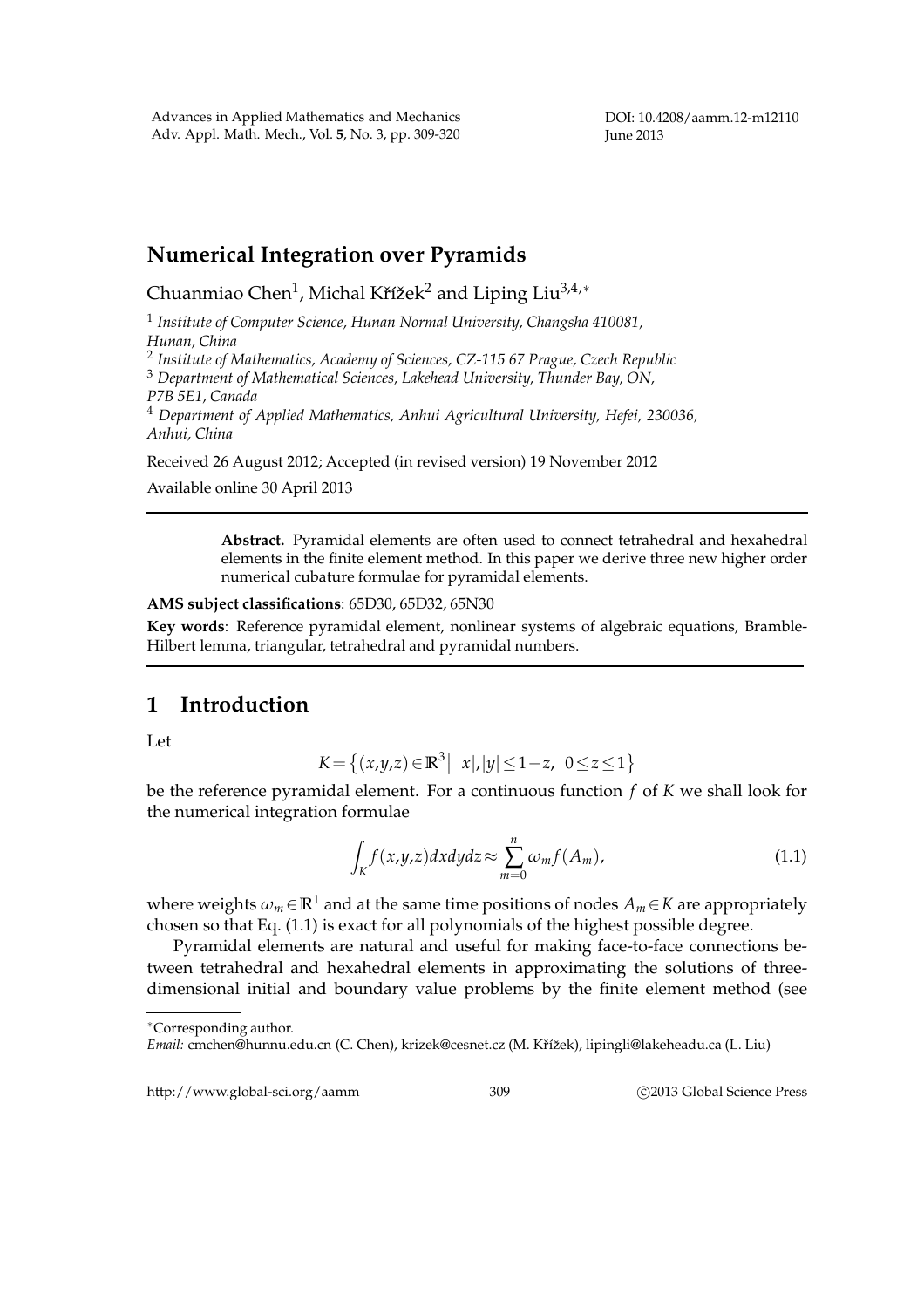

Figure 1:

Fig. 1). This often happens when one part of the solution domain is decomposed into hexahedra and the other into tetrahedra (usually near a curved boundary).

In 1997 it was independently observed in [8] and [15] that a conforming finite element method cannot be achieved with polynomial shape functions on pyramids. This surprising statement was later exactly proved in [12] Liu et al., namely, that there is no continuously differentiable function on the pyramid *K* that would be linear on its four triangular faces and bilinear, but not linear, on its rectangular base. Therefore, in [12] and [13] three symmetric composite finite elements with 5, 13, and 14 degrees of freedom were introduced. Their piecewise polynomial shape functions on each pyramid yield a conforming finite element space. Another way is to apply a nonconforming finite element method (see, e.g., [2]), where finite element functions are, in general, discontinuous on interior faces in a partition involving pyramidal elements. In this case we have to integrate polynomials and other smooth functions over pyramids to calculate the stiffness matrix and the corresponding right-hand side (the load vector). For instance, the famous discontinuous Galerkin method belongs to the class of nonconforming methods.

Numerical integration formulae on tetrahedra, prisms or hexahedra are very well studied in the literature (see, e.g., [5, 7, 11]). However, up to the authors's knowledge, there are only a few papers dealing with numerical integration on pyramids. For instance, nothing about this topic is mentioned in the encyclopedia [6]. Some special cubature formulae on pyramids are treated in [9, 10, 14]. In [1] a bilinear surjective vector mapping *F* from the unit cube to the reference pyramid *K* is proposed. The whole upper face of the cube is mapped onto the upper vertex of *K*. Numerical integration on *K* is then derived from the standard Gaussian formulae on the unit cube by means of the mapping *F*. For instance, the numerical cubature formula that is exact for all cubic polynomials has 8 nodal points inside the cube. Their images are inside of *K*, but the four upper integration points are somewhat unnaturally accumulated near the top vertex (0,0,1). Moreover, the corresponding numerical cubature formula (see Eq. (4.2)) is not exact for all cubic polynomials. When solving nonlinear three-dimensional problems, numerical cubature formulae usually cannot be avoided, since the entries of the stiffness matrix and/or the right-hand side cannot be evaluated analytically.

In Sections 2 and 3, we derive new numerical cubature formulae which are exact for all quadratic and cubic polynomials and they have only 5 and 6 integration points, respectively. Our formulae are different from those presented in [1, 9, 10, 14]. Section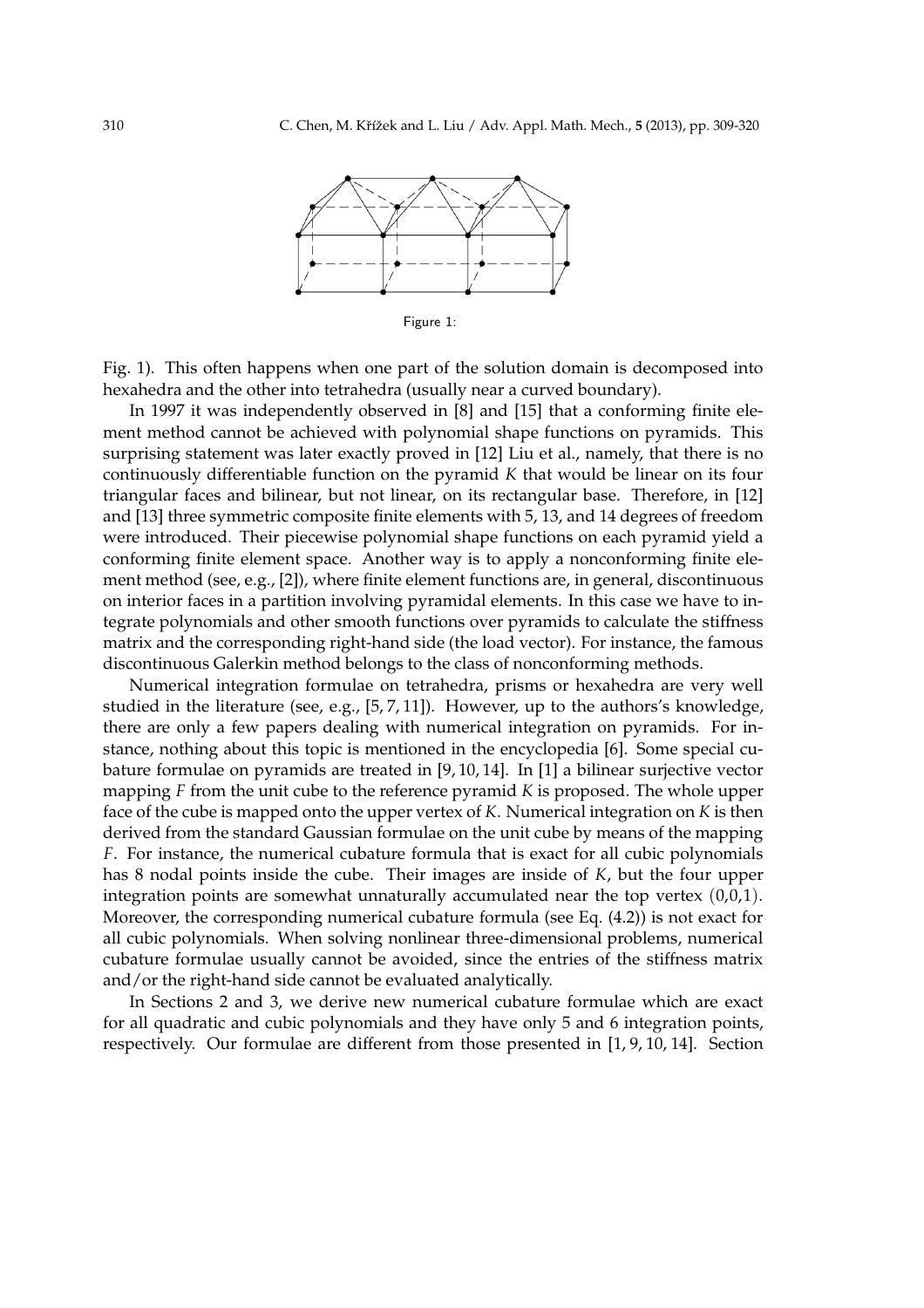4 is devoted to numerical tests, concluding remarks, and another higher order cubature formula on pyramids. Our formulae have fewer integration points than the formulae of a pyramid decomposed into two tetrahedra with the same approximation order applied to each tetrahedron. For instance, our formula which is exact for all quadratic polynomials on a pyramid has 5 integration points, whereas the use of the same order formula for two tetrahedra (see, e.g., [11, p. 59]) requires evaluation at  $2 \times 4 = 8$  points.

Now we introduce quite common formulae for the exact integration of monomial functions over the reference pyramidal element *K*. For nonnegative integers *i*,*j*,*k* define

$$
I_{ijk} = \int_K x^i y^j z^k dx dy dz.
$$

$$
I_{ijk} = 0 \quad \text{if } i \text{ or } j \text{ is odd.} \tag{1.2}
$$

So let us calculate the integral of the monomial function  $x^i y^j z^k$  when both  $i$  and  $j$  are even. In this case

$$
I_{ijk} = \int_0^1 \left( \int_{|x|, |y| \le 1 - z} x^i y^j z^k dx dy \right) dz
$$
  
= 
$$
\frac{4}{(i+1)(j+1)} \int_0^1 (1-z)^{i+j+2} z^k dz = \frac{4(i+j+2)!k!}{(i+1)(j+1)(i+j+k+3)},
$$
(1.3)

where the last equality was evaluated by means of the Bernoulli numbers.

To show the main idea of our approach in Sections 2-4, we first derive a very simple numerical integration formula (1.1) which will be exact for all polynomials from the fivedimensional space

$$
Q^{(1)} = \mathrm{span}\{1, x, y, z, xy\}.
$$

From Eq. (1.2) we see that it is enough to examine only two polynomial basis functions from the set

$$
\mathcal{P} = \{1,z\}.
$$

We shall choose only one integration point  $A_0 = (0,0,z_0)$  and solve the following equation with two unknowns  $\omega_0 > 0$  and  $z_0 \in [0,1]$ ,

$$
\int_K p(x,y,z)dxdydz = \omega_0 p(A_0), \quad p \in \mathcal{P}.
$$

From this and Eq. (1.3) we get the system

We observe that

$$
\omega_0 = I_{0,0,0} = \frac{4}{3}, \qquad \omega_0 z_0 = I_{0,0,1} = \frac{1}{3}, \tag{1.4}
$$

yielding  $z_0 = \frac{1}{4}$ . Therefore, the resulting one-point numerical integration formula is

$$
\int_K p(x,y,z)dxdydz = \frac{4}{3}p(A_0), \quad \forall p \in Q^{(1)},
$$

where  $A_0 = (0, 0, \frac{1}{4})$  is at the centre of gravity of *K*.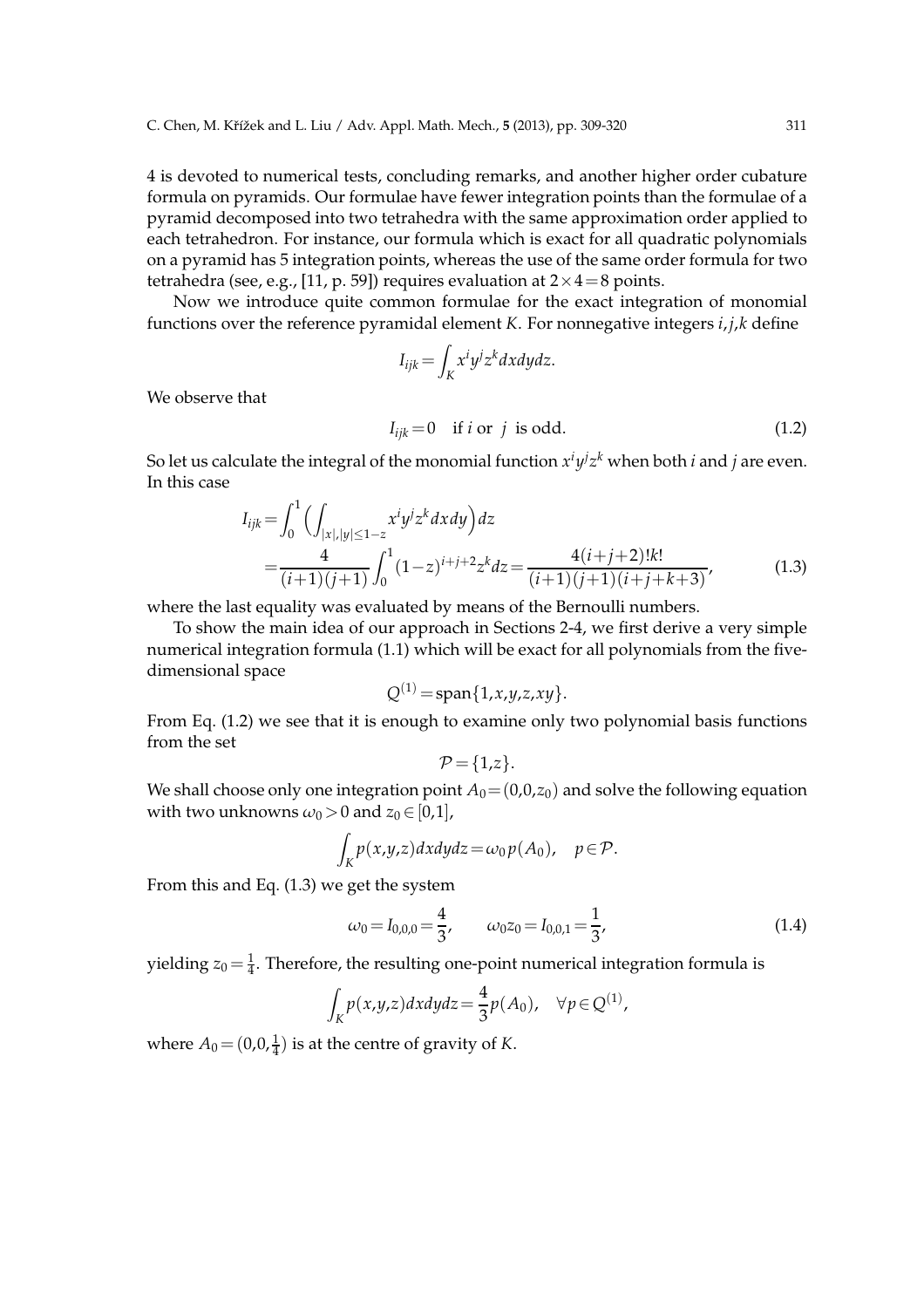## **2 Second order five-point numerical integration formula**

Now we shall find numerical integration points and the corresponding weights so that Eq. (1.1) is exact for all polynomials from the space

$$
Q^{(2)} = \text{span}\{1, x, y, z, x^2, y^2, z^2, xy, xz, yz, xyz, x^2y, xy^2, x^2y^2\}.
$$

Note that the dimension of  $Q^{(2)}$  is the pyramidal number 14 $=$ 1 $+$ 4 $+$ 9 which is the sum of square numbers. In practice, shape functions of several kinds of often used pyramidal finite elements are contained in this space. From Eq. (1.2) we observe that it is enough to examine only the following 6 basis functions

$$
\mathcal{P} = \{1, z, x^2, y^2, z^2, x^2y^2\}.
$$

As the pyramid *K* is symmetric with respect to the planes  $y = \pm x$ , we shall consider the following five integration points  $A_0 = (0,0,z_0) \in K$  and  $A_m = (\pm a, \pm a, z_1) \in K$  for  $m=1,2,3,4$ with  $a > 0$  and the formula

$$
\int_{K} p(x,y,z) dx dy dz = \omega_0 p(A_0) + \omega_1 \sum_{m=1}^{4} p(A_m), \quad p \in \mathcal{P}.
$$
 (2.1)

Substituting all  $p \in \mathcal{P}$  into Eq. (2.1) we get from Eq. (1.3) altogether six equations. Since two of them (corresponding to  $x^2$  and  $y^2$ ) are the same, we obtain the following nonlinear system of five algebraic equations for 5 unknowns

$$
\omega_0 + 4\omega_1 = I_{0,0,0} = \frac{4}{3}, \qquad \omega_0 z_0 + 4\omega_1 z_1 = I_{0,0,1} = \frac{1}{3}, \qquad 4\omega_1 a^2 = I_{2,0,0} = \frac{4}{15},
$$
  

$$
\omega_0 z_0^2 + 4\omega_1 z_1^2 = I_{0,0,2} = \frac{2}{15}, \qquad 4\omega_1 a^4 = I_{2,2,0} = \frac{4}{63}.
$$

From the third and fifth equation above we find that

$$
a^2 = \frac{15}{63}
$$
,  $a = \sqrt{\frac{5}{21}}$ ,  $\omega_1 = \frac{7}{25}$ ,

and from the first equation

$$
\omega_0 = \frac{4}{3} - 4\frac{7}{25} = \frac{16}{75}.
$$

From this, the second and fourth equation we obtain the following system

$$
16z_0 + 84z_1 = 25, \qquad 16z_0^2 + 84z_1^2 = 10,
$$

whose solution is  $z_0 = (25 - 84z_1)/16$ , where

$$
z_1 = \frac{35 \pm 2\sqrt{35}}{140}.
$$

In fact, we have got exactly two distinct solutions for *z*1, but the larger one yields a negative value of  $z_0$ , so this case will be excluded. Thus, we get the following theorem about the resulting five-point numerical integration formula.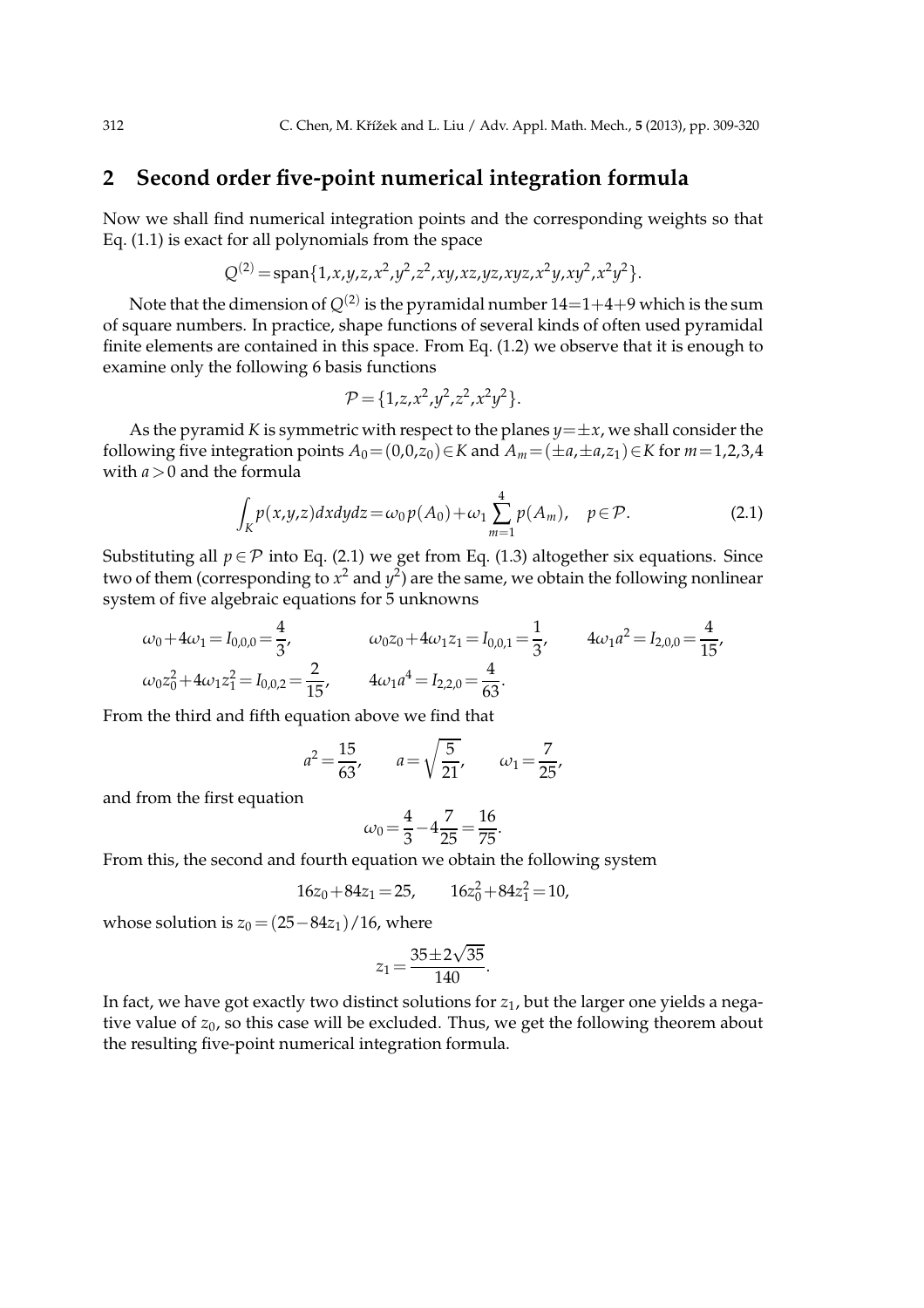**Theorem 2.1.** *Let K be the reference pyramid. Then*

$$
\int_{K} p(x,y,z) dx dy dz = \frac{16}{75} p(A_0) + \frac{7}{25} \sum_{m=1}^{4} p(A_m), \quad \forall p \in Q^{(2)},
$$
\n(2.2)

where 
$$
A_0 = (0,0,z_0)
$$
,  $A_m = (\pm \sqrt{5/21}, \pm \sqrt{5/21}, z_1)$ ,  
\n $z_0 = \frac{70 + 21\sqrt{35}}{280} = 0.693705983732 \cdots$  and  $z_1 = \frac{35 - 2\sqrt{35}}{140} = 0.165484574527 \cdots$  (2.3)

We see that  $A_m \in K$  for  $m=1,\dots,4$ , since  $a<1-z_1$ . Moreover, note that Eq. (2.2) is exact particularly for all quadratic polynomials.

## **3 Third order six-point numerical integration formula**

Finally, we propose numerical integration points and the corresponding weights so that Eq.  $(1.1)$  is exact for all cubic polynomials from the space  $P_3$ . This space is suitable for the use of the famous Bramble-Hilbert Lemma (cf. [4]). Let us point out that the dimension of  $P_3$  is the tetrahedral number  $20=1+3+6+10$  which is the sum of triangular numbers. In practice, shape functions of several kinds of often used pyramidal finite elements are contained in this space. According to Eq. (1.2), it is enough to examine only the following 8 basis functions

$$
\mathcal{P} = \{1, z, x^2, y^2, z^2, x^2z, y^2z, z^3\}.
$$

The pyramidal element *K* does not possess so many symmetries like the regular tetrahedron or cube. Therefore, our choice of integration points will be a bit artificial to avoid an overdetermined or underdetermined nonlinear system of algebraic equations. We shall consider similarly as in the previous sections the following integration points *A*<sub>0</sub> = (0,0,*z*<sub>0</sub>)∈*K*, *A*<sup>*m*</sup> = (±*a*,±*a*,*z*<sub>1</sub>)∈*K* for *m* = 1,2,3,4 with *a* > 0, and the center of gravity  $A_5\!=\!G\!=\!(0,\!0,\!1/4)$  of  $K$ . We shall look for appropriate weights  $\omega_0$ , $\omega_1$ , $\omega_2$  and coordinates  $a$ , $z_0$ , $z_1$  so that

$$
\int_{K} p(x,y,z) dx dy dz = \omega_0 p(A_0) + \omega_1 \sum_{m=1}^{4} p(A_m) + \omega_2 p(G), \quad p \in P_3.
$$
 (3.1)

Substituting all  $p \in \mathcal{P}$  into Eq. (3.1) we get from Eq. (1.3) altogether eight equations. Since two equations corresponding to  $x^2$  and  $y^2$  and another two equations corresponding to  $x^2z$  and  $y^2z$  are the same, we obtain the following nonlinear system of six algebraic equations for 6 unknowns

$$
\omega_0 + 4\omega_1 + \omega_2 = I_{0,0,0} = \frac{4}{3}, \qquad \omega_0 z_0 + 4\omega_1 z_1 + \frac{1}{4}\omega_2 = I_{0,0,1} = \frac{1}{3},
$$
  
\n
$$
4\omega_1 a^2 = I_{2,0,0} = \frac{4}{15}, \qquad \omega_0 z_0^2 + 4\omega_1 z_1^2 + \frac{1}{16}\omega_2 = I_{0,0,2} = \frac{2}{15},
$$
  
\n
$$
4\omega_1 a^2 z_1 = I_{2,0,1} = \frac{2}{45}, \qquad \omega_0 z_0^3 + 4\omega_1 z_1^3 + \frac{1}{64}\omega_2 = I_{0,0,3} = \frac{1}{15}.
$$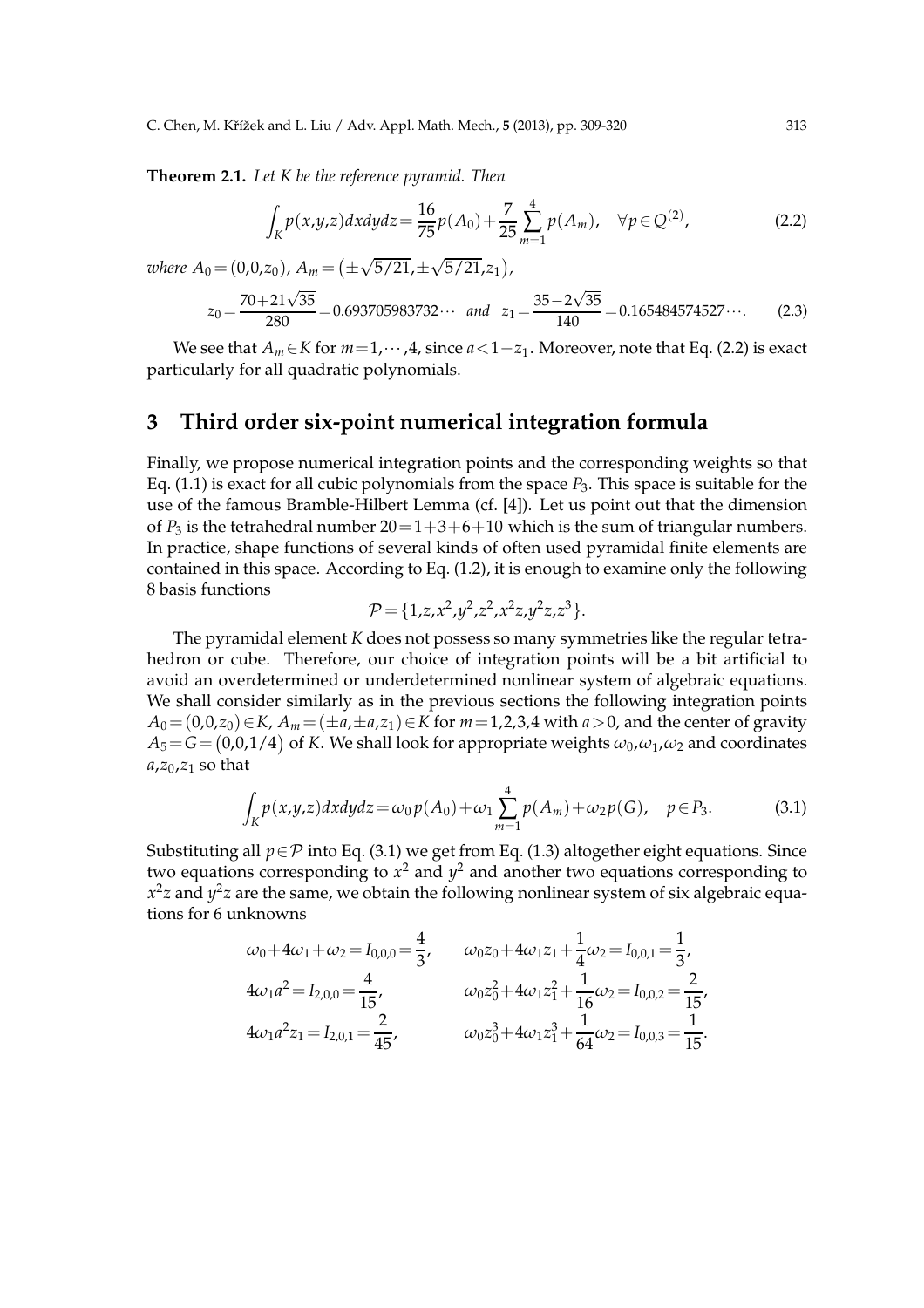From the third and the fifth equation above, we find that

$$
z_1 = \frac{1}{6}.\t(3.2)
$$

Hence, our system reduces to

$$
\omega_0 + 4\omega_1 + \omega_2 = \frac{4}{3}, \qquad \omega_0 z_0 + \frac{2}{3}\omega_1 + \frac{1}{4}\omega_2 = \frac{1}{3}, \qquad 4\omega_1 a^2 = \frac{4}{15}, \qquad (3.3a)
$$

$$
\omega_0 z_0^2 + \frac{1}{9} \omega_1 + \frac{1}{16} \omega_2 = \frac{2}{15}, \qquad \omega_0 z_0^3 + \frac{1}{54} \omega_1 + \frac{1}{64} \omega_2 = \frac{1}{15}.
$$
 (3.3b)

Substituting  $\omega_2$  from the first equation into the second, fourth, and fifth equation, we get the following nonlinear system of three equations

$$
3\omega_0 z_0 - \frac{3}{4}\omega_0 - \omega_1 = 0,\tag{3.4a}
$$

$$
\omega_0 z_0^2 - \frac{1}{16} \omega_0 - \frac{5}{36} \omega_1 = \frac{1}{20},\tag{3.4b}
$$

$$
\omega_0 z_0^3 - \frac{1}{64} \omega_0 - \frac{19}{432} \omega_1 = \frac{11}{240}.
$$
\n(3.4c)

Now we substitute  $\omega_1$  from the first equation into the second and third one to obtain

$$
\omega_0 \left( z_0^2 - \frac{5}{12} z_0 + \frac{1}{24} \right) = \frac{1}{20}, \qquad \omega_0 \left( z_0^3 - \frac{19}{144} z_0 + \frac{5}{288} \right) = \frac{11}{240}.
$$
 (3.5)

From this we get the cubic equation for *z*<sup>0</sup>

$$
20\left(z_0^2 - \frac{5}{12}z_0 + \frac{1}{24}\right) = \frac{240}{11}\left(z_0^3 - \frac{19}{144}z_0 + \frac{5}{288}\right),
$$

which can be rewritten as

$$
z_0^3 - \frac{11}{12}z_0^2 + \frac{1}{4}z_0 - \frac{1}{48} = \left(z_0 - \frac{1}{6}\right)\left(z_0 - \frac{1}{4}\right)\left(z_0 - \frac{1}{2}\right) = 0,
$$

i.e., all its roots are rational numbers.

By Eq. (3.5) the choice  $z_0 = 1/6$  or  $z_0 = 1/4$  yields an infinite value of  $\omega_0$ . The last value  $z_0 = 1/2$  gives by Eq. (3.2)-Eq. (3.5) that  $\omega_0 = 3/5$ ,  $\omega_1 = 9/20$ ,  $\omega_2 = -16/15$ , and  $a = \sqrt{4/27}$ . Thus, we get the following theorem about the resulting six-point numerical integration formula which is exact for all cubic polynomials.

**Theorem 3.1.** *Let K be the reference pyramid. Then*

$$
\int_{K} p(x,y,z) dx dy dz = \frac{3}{5} p(A_0) + \frac{9}{20} \sum_{m=1}^{4} p(A_m) - \frac{16}{15} p(G), \quad \forall p \in P_3,
$$
 (3.6)

*where*  $A_0 = (0, 0, \frac{1}{2})$ ,  $A_m = (\pm \frac{1}{2})$  $\sqrt{4/27}, \pm \sqrt{4/27}, \frac{1}{6}$  and  $G = (0, 0, \frac{1}{4})$ .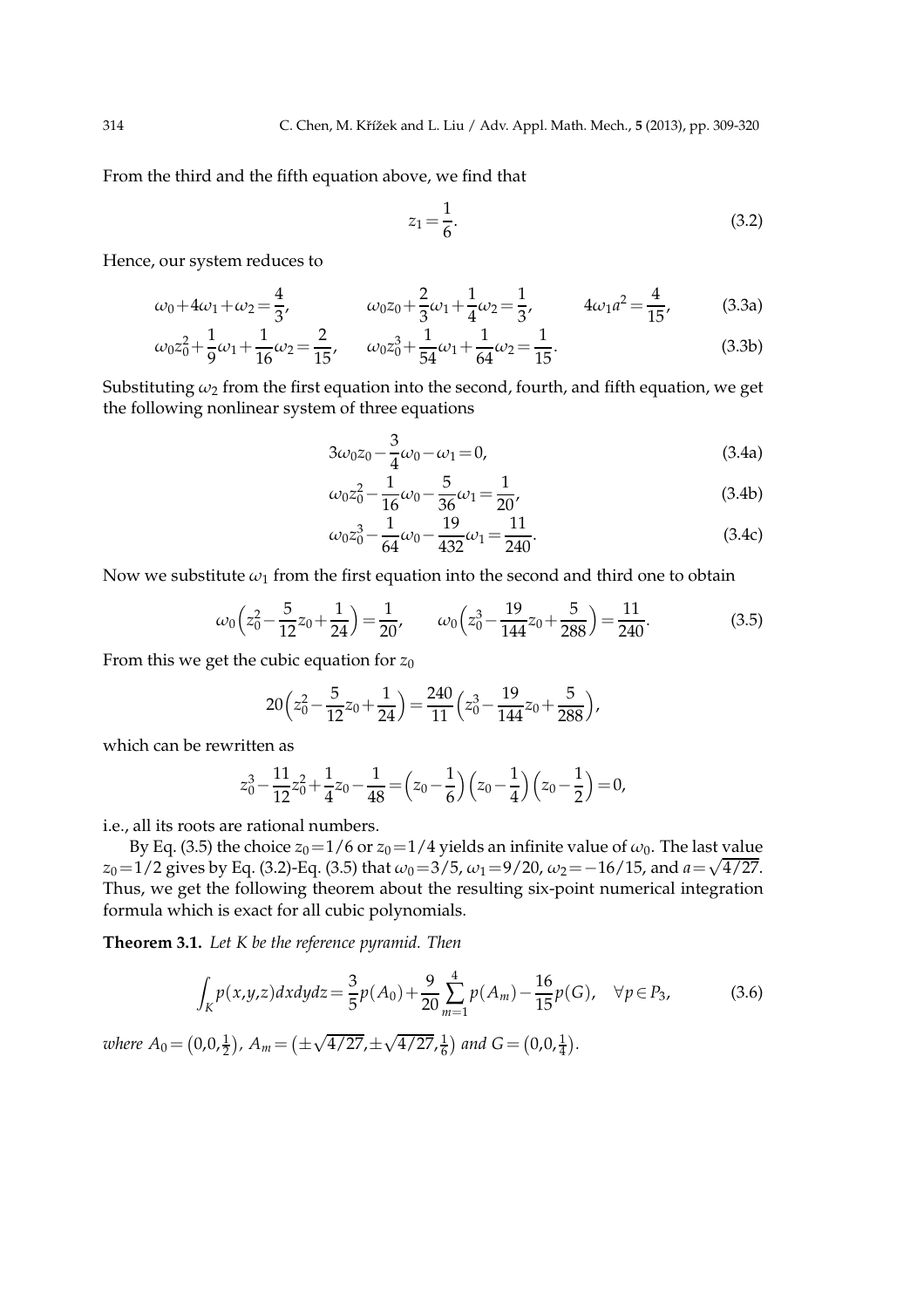C. Chen, M. Křížek and L. Liu / Adv. Appl. Math. Mech., 5 (2013), pp. 309-320 315

We again see that  $A_m \in K$  for  $m = 1, \dots, 4$ , as  $a < 1 - z_1 = \frac{5}{6}$ .

A certain drawback is the negative value of  $\omega_2 = -\frac{16}{15}$  which may cause that the sixpoint formula is sensitive to rounding errors in very large scale computations. On the other hand, *z*-coordinates of all nodes are rational numbers, whereas in formula (2.2) all *z*-coordinates are irrational numbers, see Eq. (2.3).

**Remark 3.1.** Numerical integration formulae on an arbitrary pyramidal element *K* ′ can be derived from Eqs. (1.4), (2.2) and (3.6) by means of an invertible affine mapping from the reference pyramid *K* to *K* ′ .

**Remark 3.2.** To derive a numerical integration formula which would be exact for all polynomial of the fourth degree, we should consider the set

$$
\mathcal{P} = \left\{1,z,x^2,y^2,z^2,x^2z,y^2z,z^3,x^4,y^4,z^4,x^2y^2,x^2z^2,y^2z^2\right\}
$$

yielding a nonlinear system of 10 equations. For the time being, it is an open problem how to choose an appropriate position of integration points in this case.

# **4 Numerical examples and concluding remarks**

Numerical example. Let  $\Omega = [0,1] \times [0,1] \times [0,1]$  be partitioned into  $N \times N \times N$  small subcubes and let  $h=1/N$ . We decompose each subcube into six pyramidal elements containing a common vertex in the centre of each subcube (see Fig. 2). In this way we get the partition  $\mathcal{T}_h$  of  $\Omega$  into pyramids.



Figure 2:

For

$$
f(x,y,z) = x^3 \sin(\pi y) \sin(\pi z)
$$
 on  $\Omega$ ,

define

$$
E(h) = \int_{\Omega} f(x,y,z) dx dy dz - \sum_{K' \in T_h} \sum_{m=0}^{n} \omega_m f(A_m^{K'}),
$$

where  $\int_{\Omega} f(x,y,z) dx dy dz = \pi^{-2}$ . By the Bramble-Hilbert Lemma (see [4,11]) we can establish that the error is of order  $E(h) = O(h^{d+1})$ , where *d* is the maximal polynomial degree for which the used numerical integration formula is exact.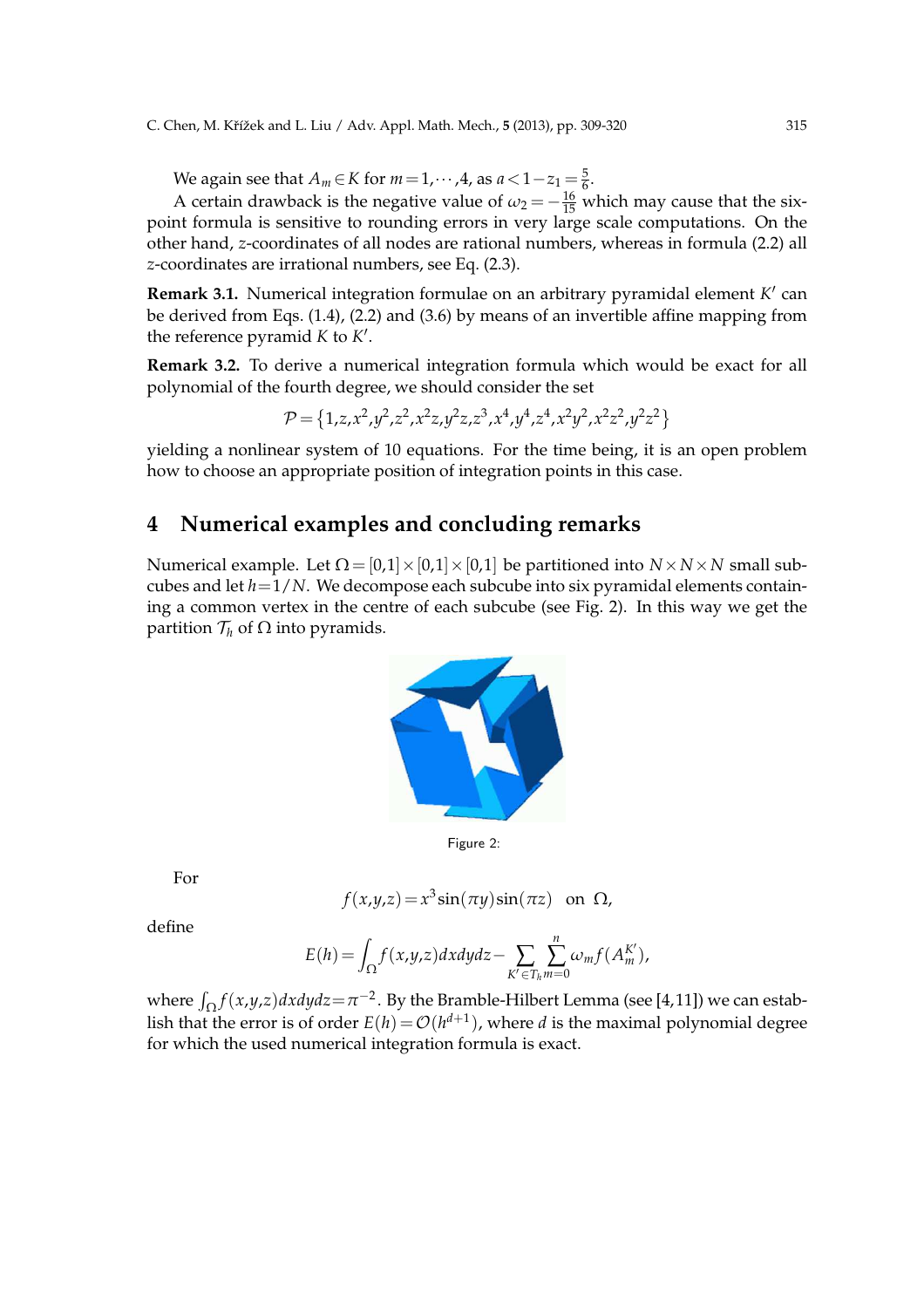|--|

| $h^{-1}$ | (1.4)       | Ratio       | (2.2)     | Ratio  | (3.6)     | Ratio  | (4.1)     | Ratio  |
|----------|-------------|-------------|-----------|--------|-----------|--------|-----------|--------|
| 4        | $-9.472e-4$ | <b>None</b> | 4.595e-6  | None   | 8.393e-7  | None   | 5.238e-6  | None   |
|          | $-2.266e-4$ | 4.180       | 2.765e-7  | 16.621 | 2.331e-8  | 36.002 | 3.213e-7  | 16.303 |
| 16       | -5.604e-5   | 4.044       | 1.712e-8  | 16.153 | 1.019e-9  | 22.881 | 1.999e-8  | 16.075 |
| 32       | $-1.397e-5$ | 4.011       | 1.067e-9  | 16.038 | 5.690e-11 | 17.907 | 1.128e-9  | 16.019 |
| 64       | $-3.491e-6$ | 4.002       | 6.666e-11 | 16.009 | 3.450e-12 | 16.490 | 7.796e-11 | 16.005 |
| 128      | $-8.725e-7$ | 4.001       | 4.166e-12 | 16.002 | 2.140e-13 | 16.125 | 4.872e-12 | 16.001 |

From Table 1, we observe that the practical rate of convergence of the proposed Eqs. (1.4), (2.2), and (3.6) seems to be  $\mathcal{O}(h^2)$ ,  $\mathcal{O}(h^4)$ , and  $\mathcal{O}(h^4)$ .

Why is the practical rate of convergence  $\mathcal{O}(h^4)$  of formula (2.2) one order higher than its theoretical rate  $O(h^3)$ ? This remarkable superconvergence phenomenon can be explained as follows. The formula (2.2) integrates exactly not only all polynomials up to the second degree, but also all cubic monomials  $x^i y^j z^k$  when *i* or *j* is odd, i.e.,  $x^3$ ,  $x^2y$ ,  $xy^2$ , *y* 3 , *xyz*, *xz*<sup>2</sup> , *yz*<sup>2</sup> . However, it integrates unexpectedly well also the cubic monomials *x* 2 *z* and  $y^2z$  that do not belong to  $Q^{(2)}$ . Namely, for  $\omega_1 = \frac{7}{25}$ ,  $a^2 = \frac{5}{21}$ , and  $z_1$  given in Eq. (2.3) we have

$$
4\omega_1 a^2 z_1 = 0.04411\cdots,
$$

which is surprisingly very close to the value  $I_{2,0,1} = \frac{2}{45} = 0.04444 \cdots$  with the relative error less than 1%. For the remaining cubic monomial  $z^3$ , we have by Eq. (2.3)

$$
\omega_0 z_0^3 + 4\omega_1 z_1^3 = 0.07629 \cdots \approx I_{0,0,3} = \frac{1}{15} = 0.06666 \cdots.
$$

The difference between these two constants is again relatively small. Moreover, formula (2.2) integrates exactly also the fourth order term  $x^2y^2$ . A further reason may be the symmetry of the domain, of the partition, and of the function *f*, which may lead to cancellations of some numerical integration errors.

A further reason may be the symmetry of the partition, which leads to cancellations of some numerical integration errors. In particular, we found that the monomials  $x^2z$ ,  $y^2z$ , and *z* <sup>3</sup> are integrated exactly by Eq. (2.2) over the partition of Fig. 2. Note that formula (2.2) does not have this superconvergence property on a single pyramidal element.

**Remark 4.1.** It seems from the numerical results of Eq. (3.6) in Table 1 that the error practically behaves like  $E(h) \approx c_1 h^4 + c_2 h^6$  with  $c_1 \ll c_2$ , since the ratio  $E(2h)/E(h)$  is relatively large for  $h=1/8$  and  $h=1/16$ .

**Remark 4.2.** The space  $Q^{(2)}$  from Section 2 can be expressed as follows

$$
Q^{(2)} = \text{span}\{Q^{(1)}, x^2, x^2y, x^2y^2, xy^2, y^2, xz, yz, xyz, z^2\},
$$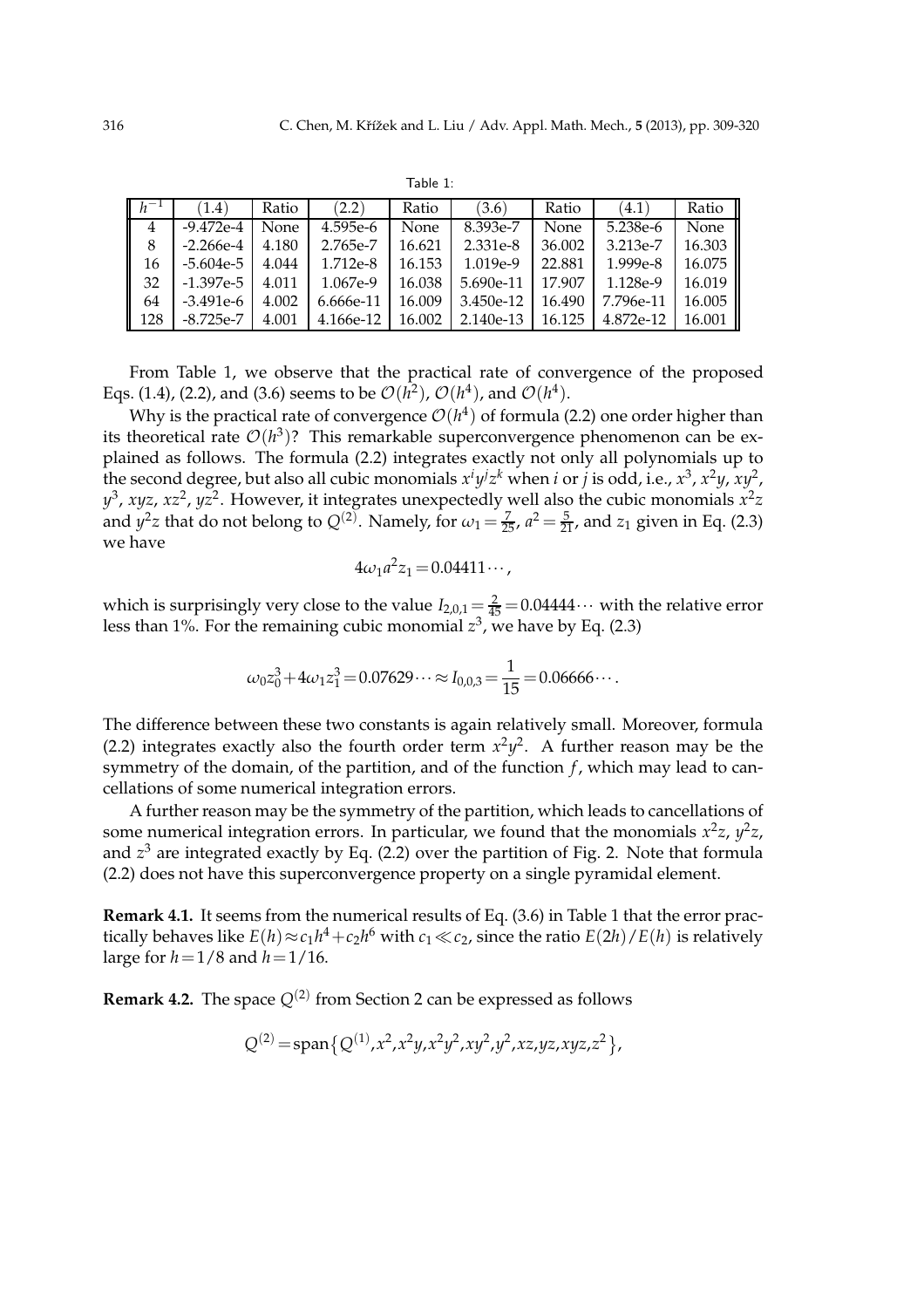C. Chen, M. Křížek and L. Liu / Adv. Appl. Math. Mech., 5 (2013), pp. 309-320 317

where  $Q^{(1)} = \text{span}\{Q^{(0)}, x, xy, y, z\}$  with  $Q^{(0)} = \text{span}\{1\}$ . Similarly, we can define the space

$$
Q^{(3)} = \text{span}\left\{Q^{(2)}, x^3, x^3y, x^3y^2, x^3y^3, x^2y^3, xy^3, y^3, \right\}
$$

$$
x^2z, x^2yz, x^2y^2z, xy^2z, y^2z, xz^2, yz^2, xyz^2, z^3\right\},
$$

which is more natural for the pyramidal element  $K$  than the space  $P_3$ . Note that the dimension of  $Q^{(3)}$  is again equal to the pyramidal number 30=1+4+9+16.

Let  $A_0 = (0,0,z_0)$  with  $z_0 \in [0,1]$ ,  $A_m = (\pm a, \pm a, z_1) \in K$  for  $m = 1,2,3,4$  with  $a > 0$  and *z*<sub>1</sub> > 0, and let *A*<sup>*m*</sup> = (±*b*,±*b*,*z*<sub>2</sub>)∈*K* for *m* = 5,6,7,8 with *b* > 0 and *z*<sub>2</sub> > 0. Now consider a nine-point integration formula so that

$$
\int_{K} p(x,y,z) dx dy dz = \omega_0 p(A_0) + \omega_1 \sum_{m=1}^{4} p(A_m) + \omega_2 \sum_{m=5}^{8} p(A_m), \quad \forall p \in Q^{(3)}.
$$
 (4.1)

In this case the corresponding set

$$
\mathcal{P} = \left\{ 1, z, x^2, y^2, z^2, x^2z, y^2z, z^3, x^2y^2, x^2y^2z \right\}
$$

contains 10 functions. However, the monomials  $x^2$  and  $y^2$  and also  $x^2z$  and  $y^2z$  produce the same equations. So altogether we get a nonlinear system of 8 equations for 8 unknowns *a*,*b*,*z*0,*z*1,*z*2,*ω*0,*ω*1,*ω*2:

$$
\omega_0 + 4\omega_1 + 4\omega_2 = I_{0,0,0} = \frac{4}{3}, \qquad \omega_0 z_0 + 4\omega_1 z_1 + 4\omega_2 z_2 = I_{0,0,1} = \frac{1}{3},
$$
  
\n
$$
4\omega_1 a^2 + 4\omega_2 b^2 = I_{2,0,0} = \frac{4}{15}, \qquad \omega_0 z_0^2 + 4\omega_1 z_1^2 + 4\omega_2 z_2^2 = I_{0,0,2} = \frac{2}{15},
$$
  
\n
$$
4\omega_1 a^2 z_1 + 4\omega_2 b^2 z_2 = I_{2,0,1} = \frac{2}{45}, \qquad \omega_0 z_0^3 + 4\omega_1 z_1^3 + 4\omega_2 z_2^3 = I_{0,0,3} = \frac{1}{15},
$$
  
\n
$$
4\omega_1 a^4 + 4\omega_2 b^4 = I_{2,2,0} = \frac{4}{63}, \qquad 4\omega_1 a^4 z_1 + 4\omega_2 b^4 z_2 = I_{2,2,1} = \frac{1}{126}.
$$

Using substitutions  $r = a^2$ ,  $s = b^2$ , and  $t = \omega_0/4$ , this nonlinear system can be simplified. However, we were not able to solve it analytically like in Sections 1-3.

By means of a fixed-point based Homotopy Algorithm (see [3, p. 332]) we have got the solution with accuracy  $10^{-17}$  (see Table 2).

|             | $\pm x_i$ , $\pm y$                                                      |                       | $\omega$              |  |  |
|-------------|--------------------------------------------------------------------------|-----------------------|-----------------------|--|--|
| $\mathbb I$ |                                                                          | 0.8602 7273 0595 7032 | 0.0381 9738 9067 2464 |  |  |
|             | $a = 0.3358853513951881$   0.4208 8174 7524 4836   0.1403 5406 0818 8171 |                       |                       |  |  |
| 11          | $b = 0.5264217043960195$   0.0874 7660 9247 1387                         |                       | 0.1834 2992 5247 7046 |  |  |

Table 2:

Notice that all weights are positive and the points  $A_m$  are inside *K*. Since  $P_3 \subset Q^{(3)}$ , the theoretical convergence rate of formula  $(4.1)$  is  $\mathcal{O}(h^4)$  which perfectly fits with the numerical tests given in Table 1. We could, of course, consider another choice of integration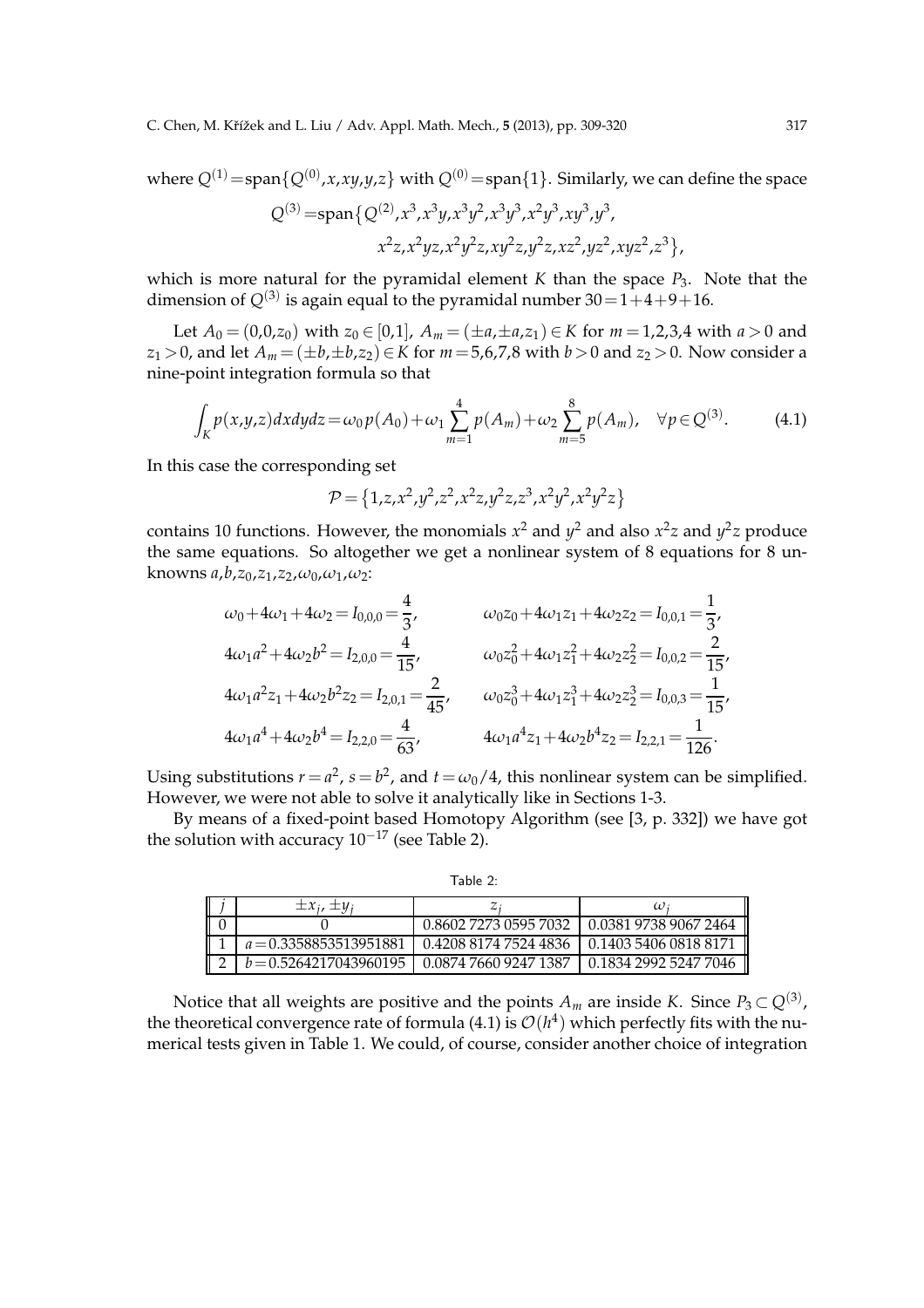points, e.g.,  $A_5 = (c, 0, z_2)$ ,  $A_6 = (-c, 0, z_2)$ ,  $A_7 = (0, c, z_2)$  and  $A_8 = (0, -c, z_2)$ . But this will require a further research.

#### **Comparison of** (2.2) **with other cubature formulae**

Consider the Gaussian integration points  $G_m = (\pm \sqrt{3}/3, \pm \sqrt{3}/3, \pm \sqrt{3}/3)$ ,  $m = 0, \cdots, 7$ , inside the cube  $C=[-1,1]^3$ . It is known that the corresponding numerical cubature formula on *C* is exact for all cubic polynomials (cf. [11, p. 59]). However, this positive property will be negated by the surjective mapping  $F: C \rightarrow K$  (proposed in [1]),

$$
F(x,y,z) = \left(\frac{x}{2}(1-z), \frac{y}{2}(1-z), \frac{1}{2}(1+z)\right),
$$

which maps the whole upper face of *C* onto the upper vertex of the reference pyramid *K*. The associated numerical cubature formula on *K* is given by

$$
\int_{K} f(x,y,z) dx dy dz \approx \omega_0 \sum_{m=0}^{3} f(A_m) + \omega_1 \sum_{m=4}^{7} f(A_m),
$$
\n(4.2)

where  $A_m = F(G_m)$ , for  $m = 0, \dots, 7$ , the *z*-coordinate of  $A_0$ ,  $A_1$ ,  $A_2$ ,  $A_3$  and  $A_4$ ,  $A_5$ ,  $A_6$ ,  $A_7$ is equal to  $z_0 = 1/2 - \sqrt{3}/6$  and  $z_1 = 1/2 + \sqrt{3}/6$ , respectively. Solving the system

$$
4\omega_0 + 4\omega_1 = \frac{4}{3}, \qquad 4\omega_0 z_0 + 4\omega_1 z_1 = \frac{1}{3},
$$

we find that  $\omega_0 = (2+\sqrt{3})/12$  and  $\omega_0 = (2-\sqrt{3})/12$  are such that Eq. (4.2) is exact for all linear polynomials (but not quadratic).

In Table 3 we observe a quadratic rate of convergence of Eq. (4.2) for

$$
f(x,y,z) = e^x y^2 z \quad \text{on } \Omega = [0,1]^3
$$
 (4.3)

and the same families of decompositions as in the previous examples (see Fig. 2).

The exact value of the integral of *f* over  $\Omega$  is  $(e-1)/6$ .

|                     |            |       | Table 3:     |        |           |        |
|---------------------|------------|-------|--------------|--------|-----------|--------|
| $\lfloor n \rfloor$ | (4.2)      | Ratio | (4.4)        | Ratio  | (2.2)     | Ratio  |
| 4                   | 1.354e-3   | None  | $-4.701e-7$  | None   | 3.434e-7  | None   |
| 8                   | 3.390e-4   | 3.996 | $-2.953e-8$  | 15.919 | 2.145e-8  | 16.013 |
| 16                  | 8.477e-5   | 3.999 | $-1.848e-9$  | 15.980 | 1.340e-9  | 16.003 |
| 32                  | 2.119e-5   | 4.000 | $-1.155e-10$ | 15.995 | 8.376e-11 | 16.001 |
| 64                  | $5.299e-6$ | 4.000 | $-7.221e-12$ | 15.999 | 5.235e-12 | 16.000 |
| 128                 | 1.325e-6   | 4.000 | $-4.513e-13$ | 15.999 | 3.272e-13 | 16.000 |

Each pyramid can be bisected into two tetrahedra (even though it represents a certain asymmetry of the resulting tetrahedralization). Let *T* be an arbitrary tetrahedron with vertices *V*0,*V*1,*V*2,*V*3. Set

$$
A_m = \alpha V_m + \beta \sum_{k \neq m} V_k
$$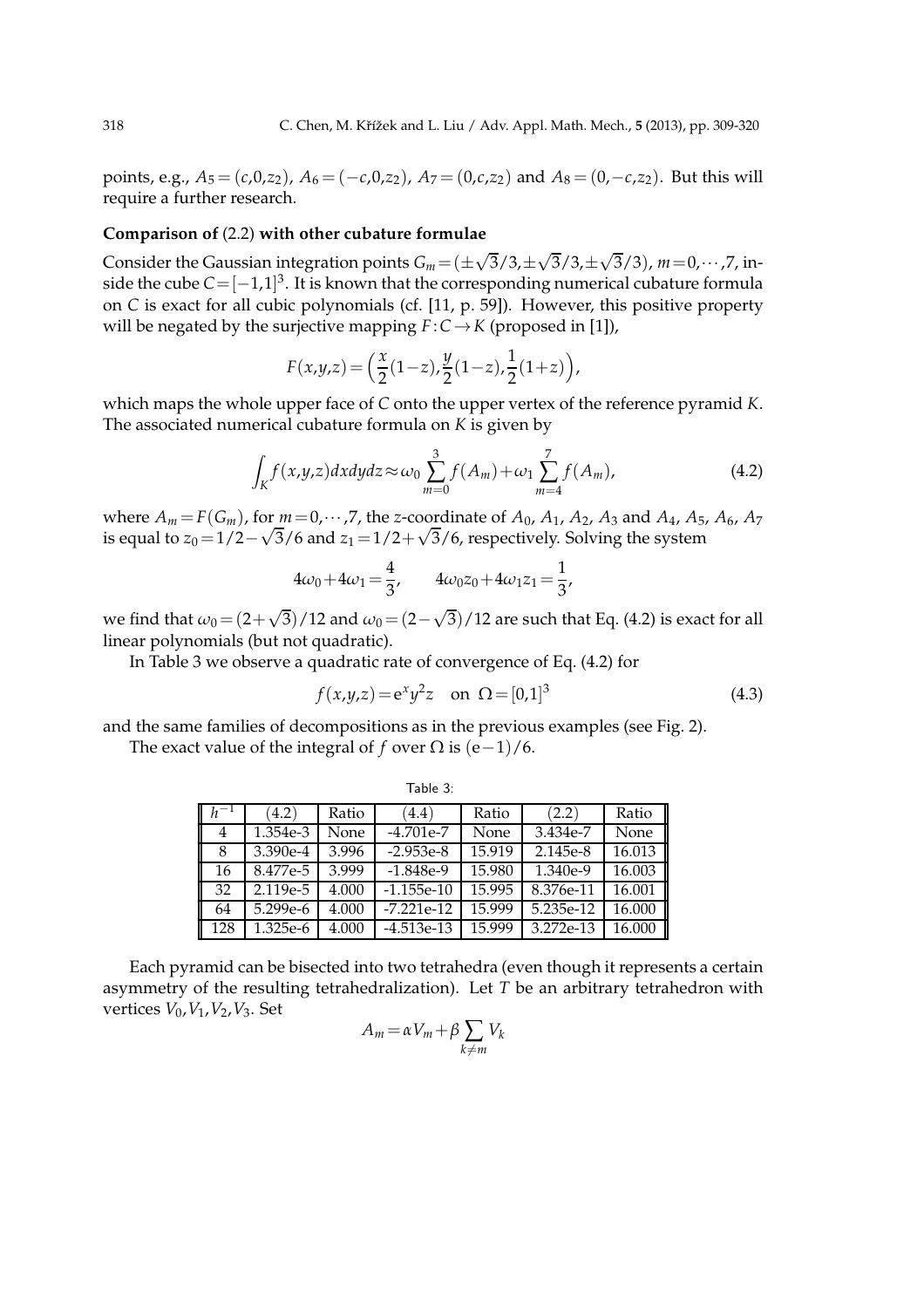for every  $m=0,1,2,3$ , where

$$
\alpha = (5+3\sqrt{5})/20, \qquad \beta = (5-\sqrt{5})/20.
$$

According to [11, p. 59], the following cubature formula

$$
\int_{T} f(x, y, z) dx dy dz \approx \frac{1}{4} \text{meas} T \sum_{m=0}^{3} f(A_m)
$$
\n(4.4)

is exact for all  $f \in P_2(K)$ . However, numerical results corresponding to Eq. (4.3) in Table 3 indicate that the rate of convergence seems to be  $\mathcal{O}(h^4)$  as for formula (2.2). The reason for this high convergence rate is again a special structure of the partition of Fig. 2 which leads to cancellations of some errors. Note that formula (2.2) requires only 5 function evaluations on each pyramid, whereas Eq. (4.4) requires 8 evaluations.

## **Acknowledgments**

This paper was supported by The National Natural Science Foundation of China (No. 10771063) and Key Laboratory of High performance Computation and Stochastic Information Processing, Hunan Province and Ministry of Education, Institutional Research Plan No. AV0Z 10190503, Anhui Agricultural University (yj2012-03), Grant No. IAA 100190803 of the Academy of Sciences of the Czech Republic and The Natural Sciences and Engineering Research Council of Canada. The authors are indebted to Pavel Křížek and Kevin B. Davies for their help in preparation of Figs. 1 and 2, and Jan Brandts for fruitful discussions.

#### **References**

- [1] M. BERGOT, G. COHEN AND M. DURUFLE´, *Higher-order finite elements for hybrid meshes using new nodal pyramidal elements*, J. Sci. Comput., 42 (2010), pp. 345–381.
- [2] M. J. BLUCK AND S. P. WALKER, *Polynomial basis functions on pyramidal elements*, Commun. Numer. Meth. Eng., 24 (2008), pp. 1827–1837.
- [3] C. M. CHEN AND Z. XIE, *Search extension method for multiple solutions of a nonlinear problem*, Comput. Math. Appl., 47 (2004), pp. 327–343.
- [4] P. G. CIARLET, The Finite Element Method for Elliptic Problems, North-Holland, Amsterdam, 1978.
- [5] R. COOLS, *Monomial cubature rules since "stroud": a compilation–part II*, J. Comput. Appl. Math., 112 (1999), pp. 21–27.
- [6] R. COOLS, *An encyclopaedia of cubature formulas*, J. Complexity, 19 (2003), pp. 445–453.
- [7] R. COOLS AND P. RABINOWITZ, *Monomial cubature rules since "Stroud": a compilation*, J. Comput. Appl. Math., 48 (1993), pp. 309–326.
- [8] J. L. COULOMB, F. X. ZGAINSKI AND Y. MARÉCHAL, A pyramidal element to link hexahedral, *prismatic and tetrahedral edge finite elements*, IEEE Trans. Mag., 33 (1997), pp. 1362–1365.